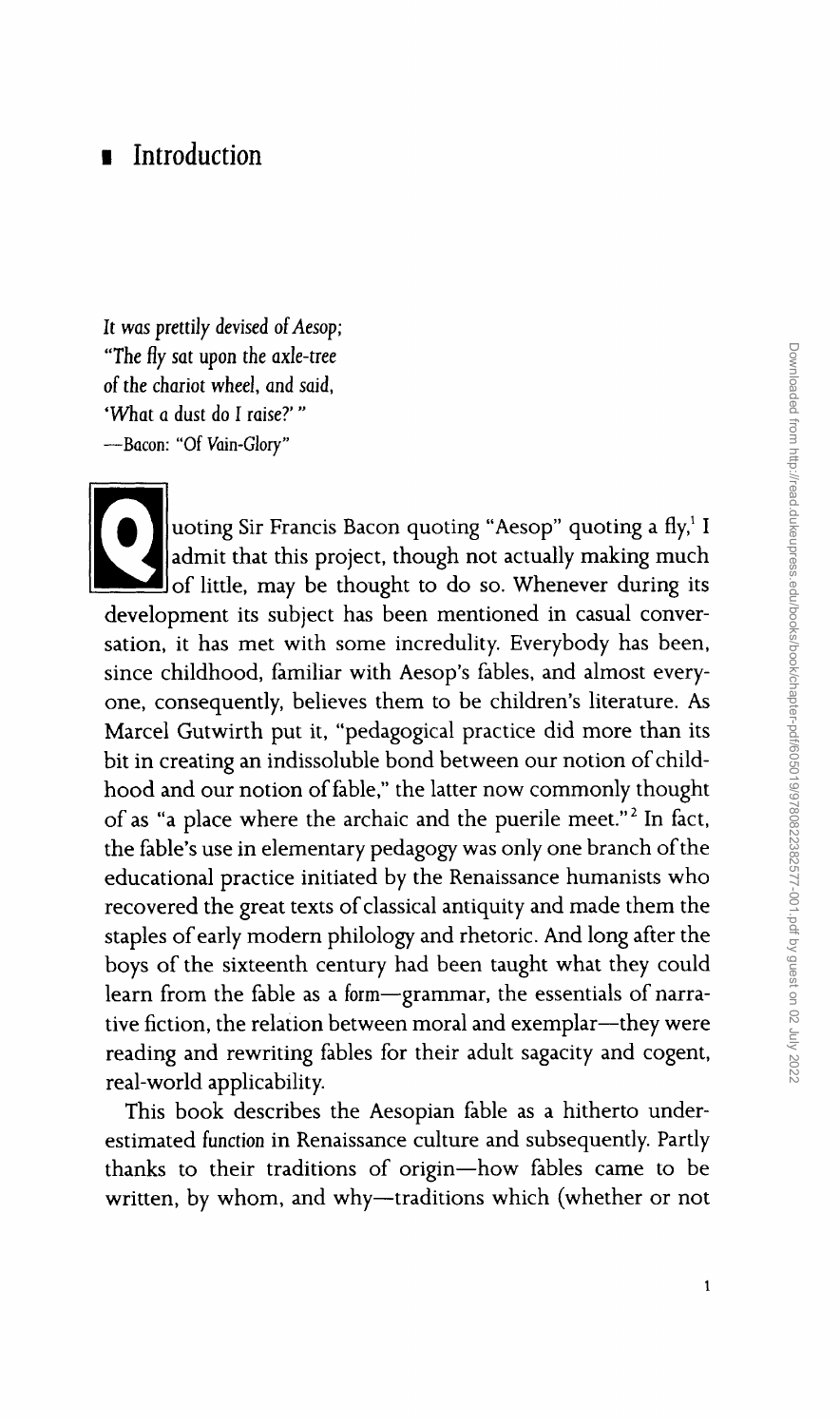they believed them) were deeply interesting to sixteenth- and seventeenth-century readers, the stories of the beasts, the birds, the trees, and the insects quickly acquired or recovered their function as a medium of political analysis and communication, especially in the form of a communication from or on behalf of the politically powerless. As Lydgate had put it for the late middle ages:

Of many straunge uncouthe simylitude, Poetis of olde fablis have contryvid, Of Sheep, of Hors, of Gees, of bestis rude, By which ther wittis wer secretly apprevid, Undir covert [termes] tyrantis eeke reprevid Ther oppressiouns & malis to chastise By examplis of resoun to be mevid, For no prerogatiff poore folk to despise.<sup>3</sup>

In England the tradition of political fabling was well established by the end of the fourteenth century, when Lydgate, it is thought, produced his own selection from Aesop and several non-Aesopian fables. Arnold Henderson has traced an increasingly explicit tradition of social commentary in the fable from the twelfth century through the fifteenth, culminating in those of Robert Henryson.<sup>4</sup> Not coincidentally, the late fifteenth century, with its terrible history of baronial strife, also produced one of the most famous editions of Aesop in England, William Caxton's translation of the French version of Steinhöwel, which Caxton carefully dated as being finished in "the fyrst yere of the regne of kyng Rychard the thyrdde." But the period of the fable's greatest significance was approximately the one hundred and fifty years from the last quarter of Elizabeth's reign through the first quarter of the eighteenth century; a long historical moment whose pivot was, of course, the English civil war, which not only provided one of the strongest motivations for the discovery and development of new forms of analysis, or for making old forms perform new tricks, but established for at least the next half century a structure of opposed political values, along with a supporting symbolic vocabulary. In the last quarter of the seventeenth century, and particularly in the wake of the so-called Glorious Revolution of 1688, there devel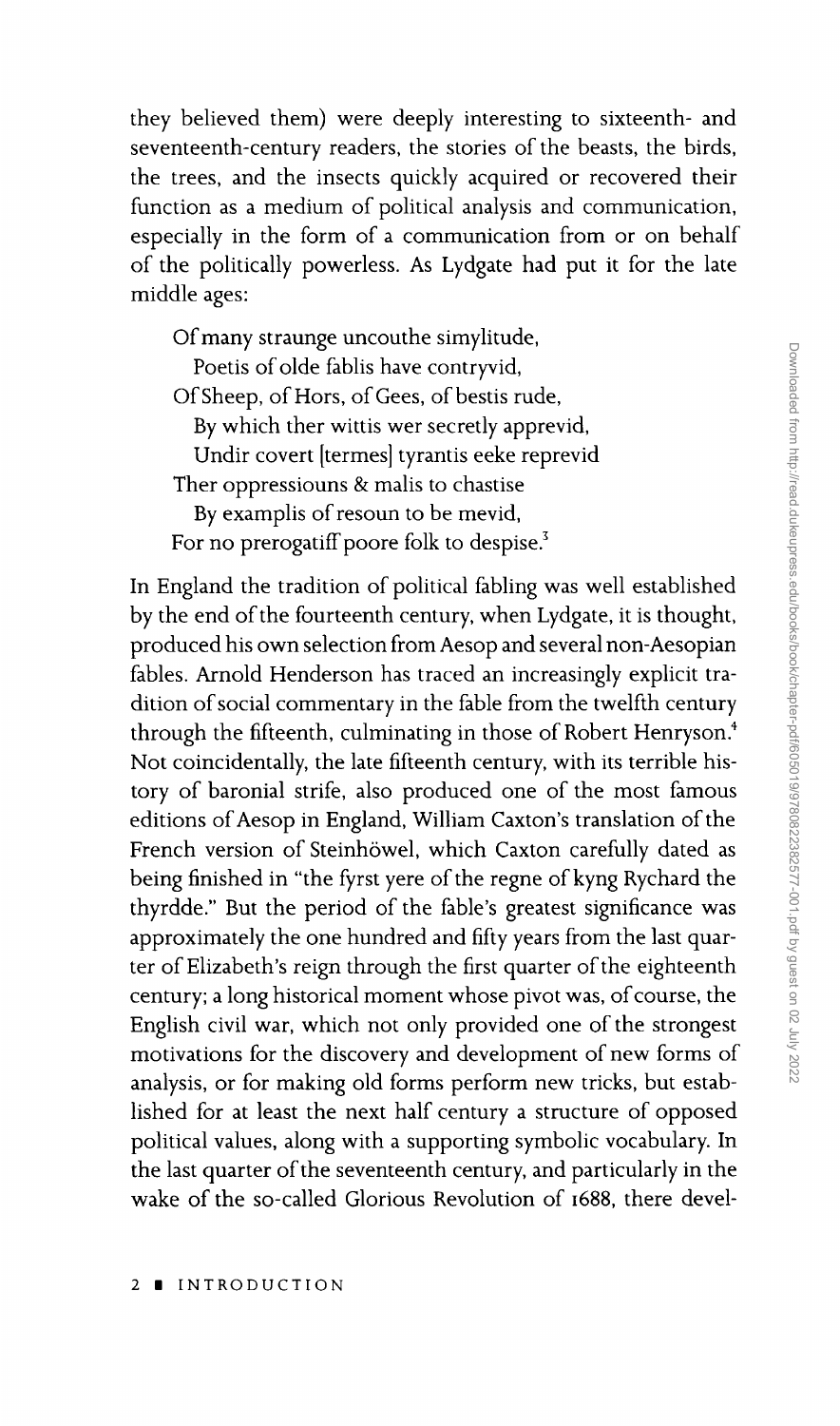oped what one might reasonably call a craze for political fables, whose modishness was eventually recognized by Aesop's personal transformation into a fashionable man about town.

At least for the purpose of this inquiry, it is important to distinguish the fable in the strict sense from parables, or even, more loosely, fictions. Yet the Aesopian tradition did acquire additional authority from the fact that fables, as distinct from parables, occasionally occur in scripture. Significantly, biblical (or apocryphal) fables also carry a strong political valence. In 2 Esdras 4: 13-18 we are told that the angel Uriel illustrated the proper limits to human understanding by a cosmic fable:

I came to a forest in the plain where the trees held a counsel, And said, Come, let us go fight against the sea, that it may give place to us, and that we may make us more woods. Likewise the floods of the sea took counsel and said, Come, let us go up and fight against the trees of the wood, that we may get another country for us. But the purpose of the wood was vain: for the fire came and consumed it. Likewise also the purpose of the floods of the sea; for the sand stood up and stopped them.

This early indictment of militant expansionism could clearly also be used in conservative political arguments; but a far more powerful model appeared in Judges 9:8-15, where Jotham reproached the Israelites for having made Abimelech their king. Somewhat comically, Jotham describes this event as a failed system of political nomination, whereby only the last and least qualified candidate will accept the position:

The trees went forth on a time to anoint a king over them; and they said to the olive tree, Reign thou over us. But the olive tree said unto them, Should I leave my fatness, wherewith by me they honour God and man, and go to be promoted over the trees? And the trees said to the fig tree, Come thou, and reign over us. But the fig tree said unto them, Should I forsake my sweetness, and my good fruit, and go to be promoted over the trees? Then said the trees unto the vine, Come thou, and reign over us. And the vine said unto them, Should I leave my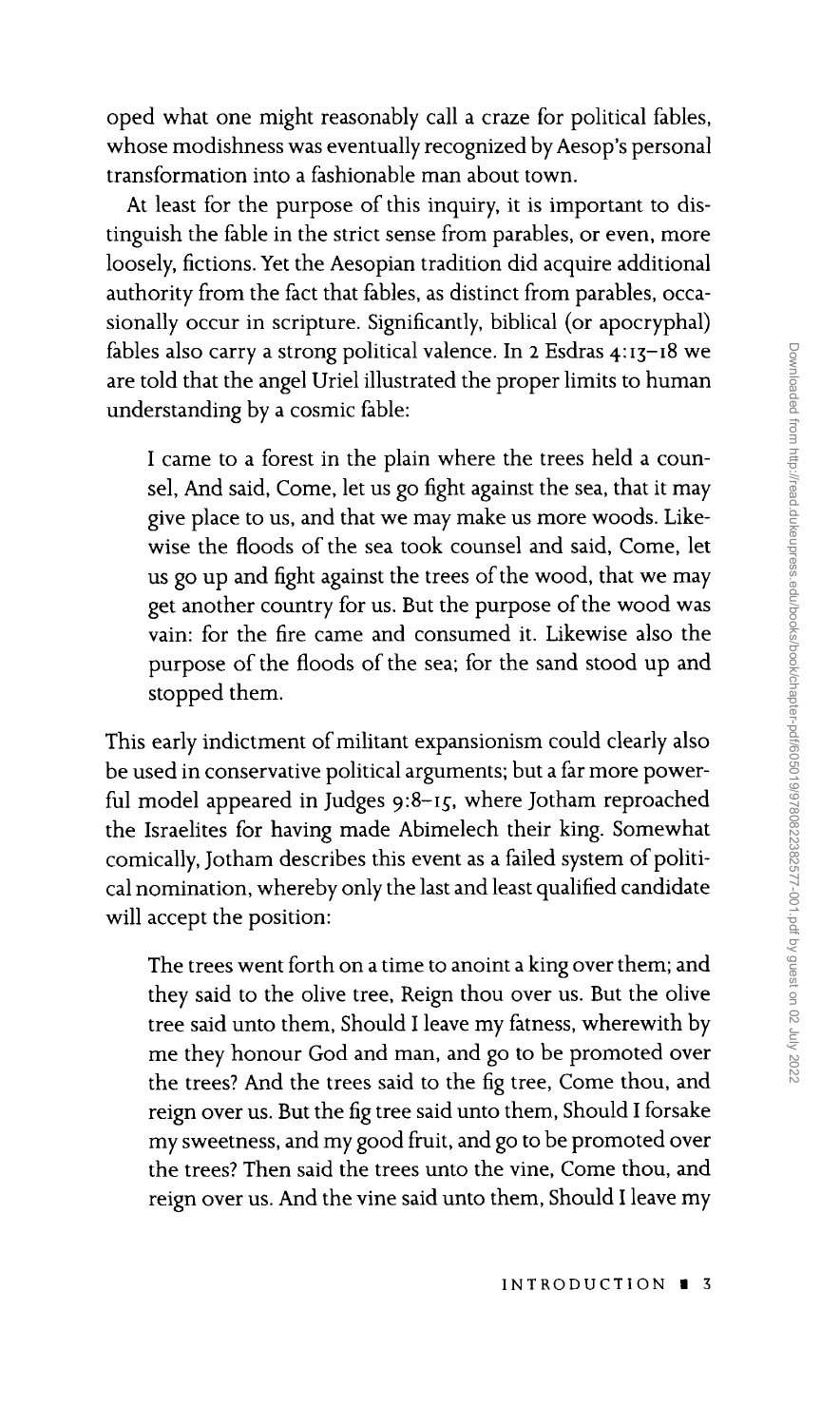wine, which cheereth God and man, and go to be promoted over the trees? Then said all the trees unto the bramble, Come thou, and reign over us. And the bramble said unto the trees, If in truth ye anoint me king over you, then come and put your trust in my shadow; and if not, let fire come out of the bramble, and devour the cedars of Lebanon.

As a threatening contrast between two types of government, and one that questioned the wisdom of the plebiscite, Jotham's clever narrative sponsored a whole series of tree fables in the seventeenth century, when the origins and sanctions of monarchy were being publicly debated, and became in its own right a commonplace of republican theory.

In certain instances, a fable could acquire a range of pertinence that gave it still greater durability. Such is the case with the famous The Belly and the Members, attributed to a Roman patrician of the fifth century B.C., but early assimilated into the Aesopian canon. Because it articulated in symbolic terms some ofthe most intransigent problems in political philosophy and practice, this fable was still going strong as a symbolic text in the mid-nineteenth century. In the seventeenth century those problems were primarily stated in terms of natural superiority as a basis for rule, supported by faculty psychology; the head's authority over the body, high over low, reason over the passions, was unquestionable; but whether the analogy worked in the body politic could reasonably be a matter of opinion. In the nineteenth century the analogy reappeared with a clearly capitalist and pragmatic inflection-as the need for a strong and decisive central government versus the rights of workers to participate in the system. What both formulations shared was the image of the human body and its nutritional needs as a symbol of the distribution of wealth in the body politic or socioeconomic. And what both periods shared was the recognition that the fable's meaning was not fixed but contestable, that the organicist argument had much, including custom, going for it, but that the rebellious members within the text also had a case that was constantly worth remaking.

This concept of the fable's functionality is evidently connected to my previous work on the relationship between literature and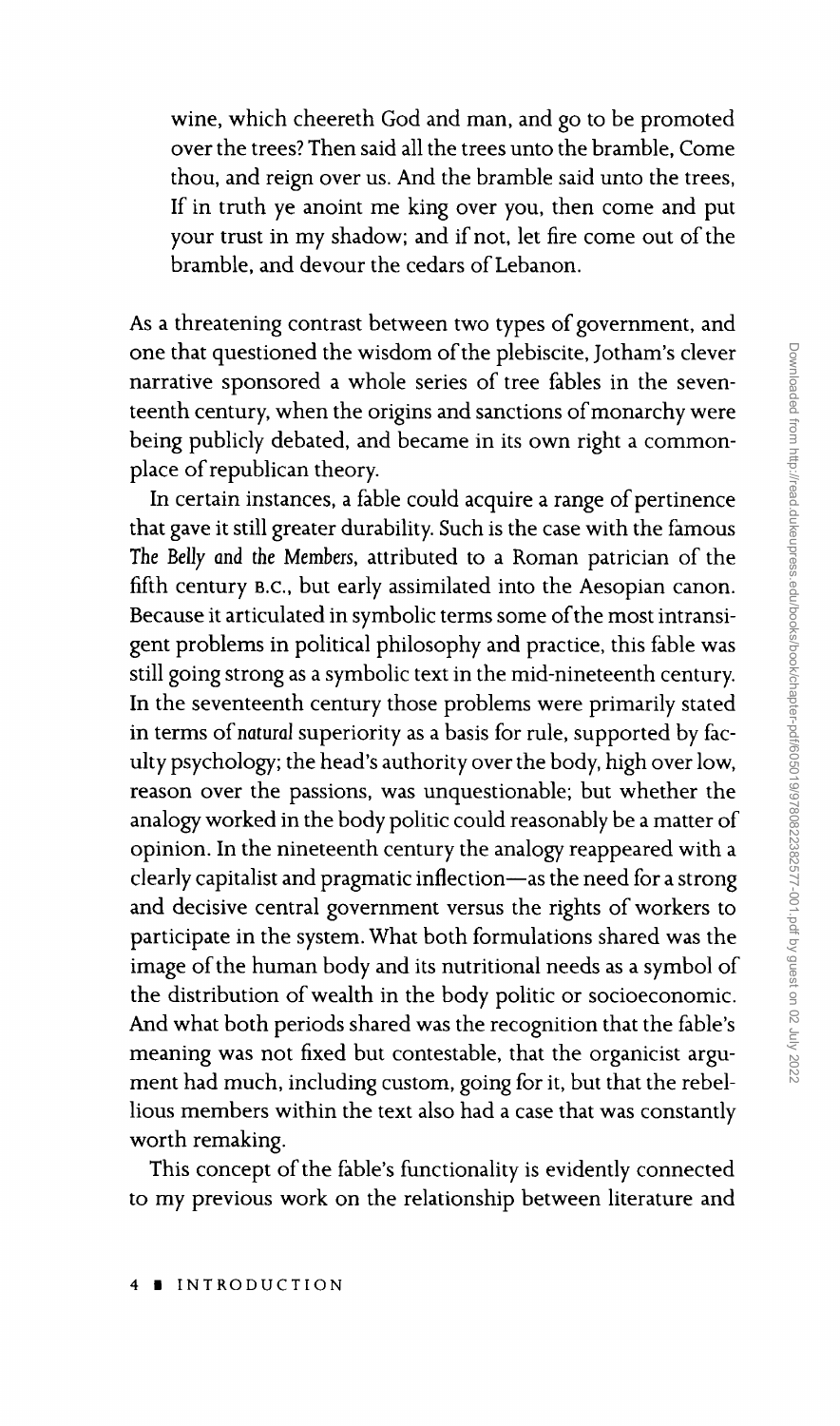censorship in the early modern period.<sup>5</sup> Built into the poetics of the fable, which emerges explicitly at the end of the seventeenth century and before that, as Sir Roger L'Estrange then put it, "by Hints, and Glances," is the notion that the fable had from its origins functioned as a self-protective mode of communication, whether by a slave addressing the Master society, or by an aristocrat whose political party is currently in defeat. As L'Estrange saw it from the latter position, "Change of Times and Humours, calls for New Measures and Manners; and what cannot be done by the Dint of Authority, or Perswasion, in the Chappel, or the Closet [the authorized routes to the ears ofthe powerful], must be brought about by the Side-Wind of a Lecture from the Fields and the Forest."<sup>6</sup> When I wrote Censorship and Interpretation, I left the fable out of my account of functional ambiguity. I intuited that it could not be managed in a single chapter. Yet when I originally planned this present book, I made the opposite mistake. I began by thinking it would be possible to cover the fable's history, from Aesop and Phaedrus to the development of Aesopian writing in heavily censored modern cultures, and simultaneously to interrogate the most important exemplars to discover exactly how their symbolic language operated.

Obviously, this book retracts that proposition, both as overweening and perhaps not finally as useful, given the swiftness with which it would have had to move, as this much narrower study. I begin with a chapter on the legendary Life of Aesop, its cultural history and philosophical implications, a topic which involves such widely separated figures as La Fontaine, Hegel, and Vygotsky. But after that I confine myself and my readers to the political fable in England, and predominantly to the century and a half defined above. By so doing, it has seemed possible to write the fabulist grammar in enough detail that one can tell precisely when and how its semantic level is called into operation. In order to see, for example, what Milton was doing when he rewrote The *Belly* and the Members in his first pamphlet on church reform in the rush of intellectual excitement generated by the then brand-new Long Parliament, one needs to have a clear idea of what the "base" text of the fable was thought to be, and how it had been deployed in English culture before it occurred to Milton as a useful polemi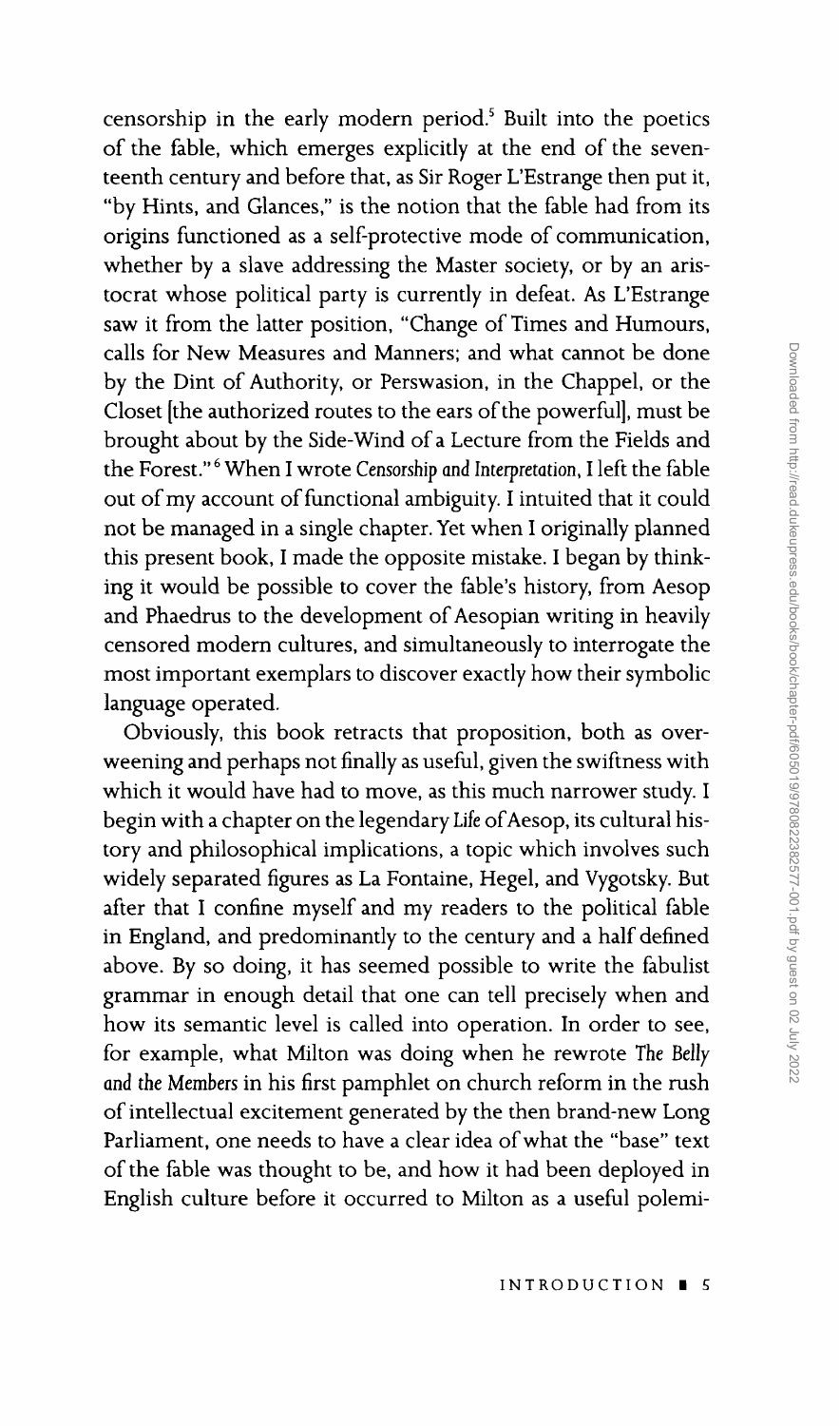cal tactic. One of those previous deployments was, of course, by Shakespeare in Coriolanus, itself a topic that requires extensive explication, since Shakespeare's choice ofthis play, and his decision to make the Belly fable its opening premise, can best be understood in the light of the major agricultural disturbances his region had just experienced, namely the Midlands Rising of 1607.

I would like to think that, as well as excavating and exhibiting an important cultural artefact whose use seems largely to have been forgotten, this book could serve also as a reminder that the Aesopian tradition stands for something many people would like to forget. One of the most striking facts about the fable's history in Western culture is that Aesop and his fables appear in one of Plato's dialogues, in such a way, it might at first seem, as to grant them maximum respect. In the Phaedo, on the day appointed for Socrates's execution, his friends visit him in prison, and one of them asks Socrates, who had never previously composed poetry, why he had spent his time in prison producing metrical versions of Aesop's fables. Socrates replied that this peculiar behavior was a late response to the repeated injunctions he had received in dreams:

The same dream came to me often in my past life, sometimes in one form and sometimes in another, but always saying the same thing: "Socrates," it said, "make music and work at it." And I formerly thought it was urging and encouraging me to do what <sup>I</sup> was doing already ... because philosophy was the greatest kind of music and I was working at that. But now, after the trial and while the festival ofthe god delayed my execution, I thought, in case the repeated dream really meant to tell me to make this which is ordinarily called music, I ought to do so and not to disobey.... So ... since <sup>I</sup> was not a maker of myths, I took the myths of Aesop, which I had at hand and knew, and turned into the verse the first I came upon.<sup>8</sup>

Not only does this passage provide an apparently authoritative statement that a prose version of Aesop existed at the end of the fifth century B.C.; it also places Aesop in a curiously intense and superior relation to Socrates, whose concept of wisdom he is here invoked to modify. The relation is all the more interesting in that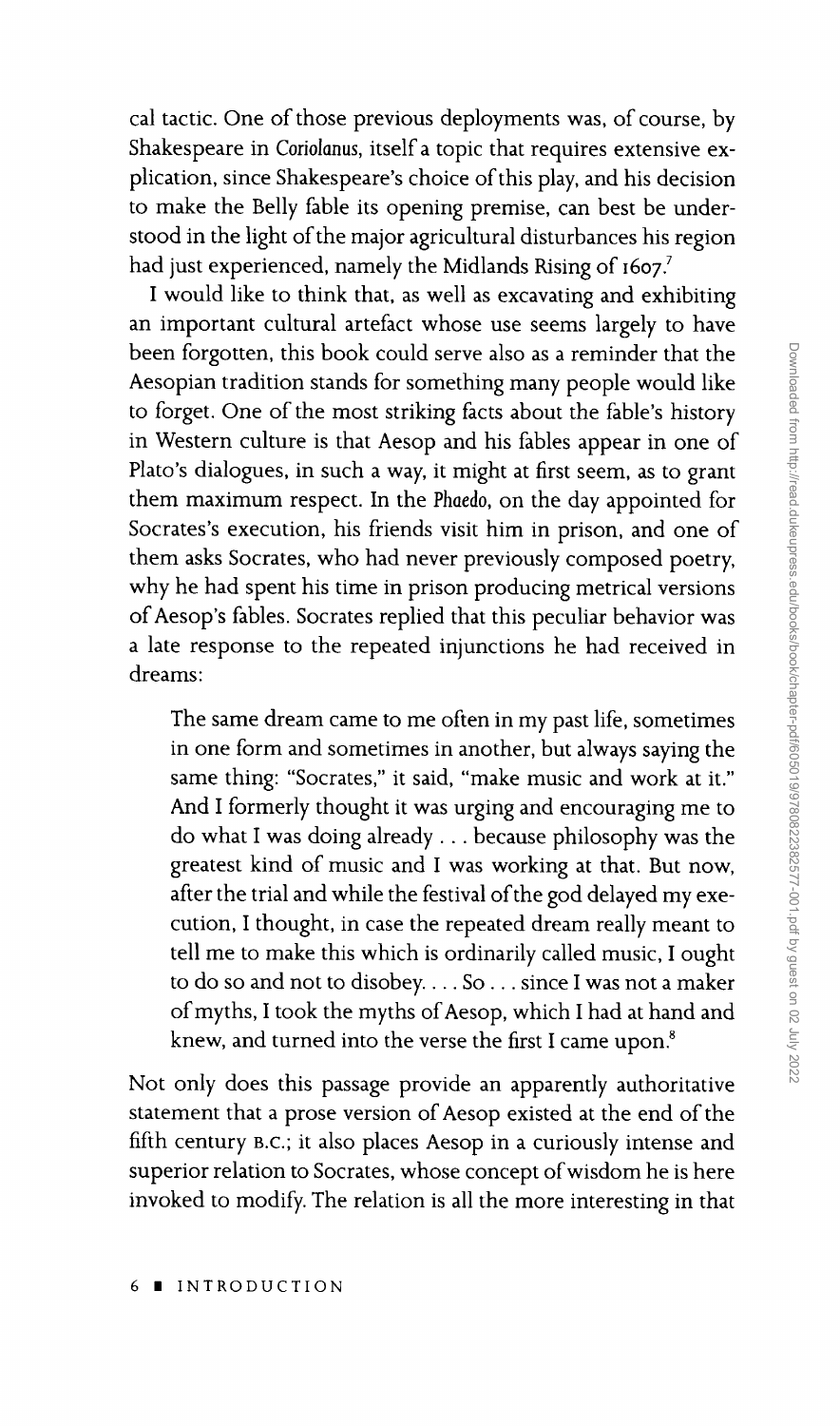both shared, in legend, a remarkable physical ugliness, and both were victims of an unjust execution.

That Socrates in his last days should, as a kind of spiritual insurance, have been brought to consider the Aesopian fable as what the gods had in mind-an intellectual harmony finer than that of idealist philosophy-is worth more meditation than the Phaedo actually gives it. It is part of the episode's silent intelligence that Socrates had himself invoked his friend's inquiry by mentioning Aesop in the context of a strong physical sensation—the removal ofthe fetters prior to his execution. Rubbing his leg, he proposed to his friends that pain and pleasure have themselves some mysterious physical connection:

They will not both come to a man at the same time, and yet if he pursues the one and captures it, he is generally obliged to take the other also, as if the two were joined together in one head. And I think . . . if Aesop had thought of them, he would have made a fable telling how they were at war and god wished to reconcile them, and when he could not do that he fastened their heads together. (6o: 209-II)

Despite the fact that this is both a more human and a more surreal image than any included in the basic Aesopian canon, Socrates here in effect provided the first "reading" of that canon: preparing to separate his own philosophical soul from the body, and to present that separation as a manumission from a slavery to the body, he has nevertheless used as an instrument of that preparation the extremely corporeal and anti-idealistic fables of Aesop, the Phrygian slave.

In the long run the idealist, Platonic tradition triumphed, or, rather, chose to suppress that aspect of its own dialectic. Aesop himself was subsequently conceived not as Socrates' teacher but as Plato's antithesis, at least on the subject of education. In Richard Mulcaster's Elementarie, an important manifesto of Elizabethan humanism, linguistic nationalism, and pedagogic theory, Aesop became a symbolic figure of the challenge from below to the social theory of good government that the work promoted. Like so much of Tudor educational theory, Mulcaster's largest objectives were the support of public peace and the maintenance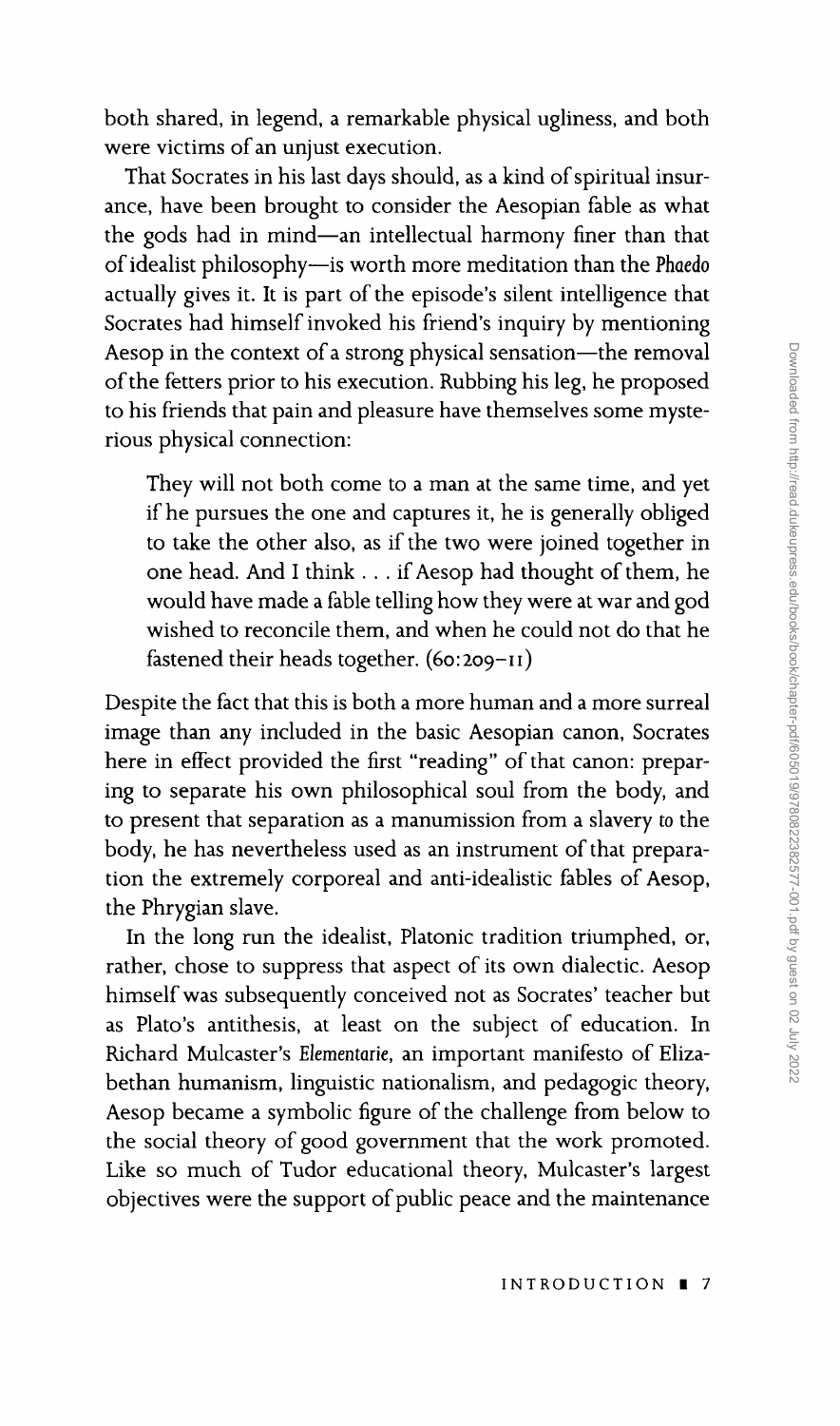of social stratification. His third chapter, therefore, tackled the question of who in Elizabethan England deserved an education, and his answer was, not surprisingly, "chiefly ... the principall and subaltern magistrates."<sup>9</sup> From the group beneath them, in order to avoid "too manie bookmen," the choice of the educable was to "respect libertie and not bondage, abilitie and not povertie, to have learning liberall, where learners be no slaves, and the execution uncorrupt, where nede is not to festur" (p. 19). By "liberall" here, which Mulcaster made cognate with his own definition of "liberty," he meant gentlemanly; by "ability" he clearly meant financial independence; and he proceeded to dispose of what might have seemed a counter-example to the Platonic barrier between education and the slave class.

In the fabulous Life of Aesop (described in chapter I) the Renaissance read how intelligence could empower the disenfranchised, a lesson which Mulcaster sought severely to qualify. "And tho slaves be somtimes learned," he wrote, "yet learning is not slavish":

neither when the parties demeanor doth procure his fredom, is learning manumised, which was never bond. Which two reasons, for libertie, and nede, the old wisdom ... must nedes confesse, if ye look but to Aesop among slaves, & Plato among writers: whereof Aesop fought still for the fredom against servilitie, & Plato for nature against mutable fortun, measuring not even princes by their place, but by their propertie, by naturall power, and not by casuall event. (Pp. 19-21)

Thus Aesop's learning, because of its social motivation, its relation to the "casuall event," was less valuable than Plato's more purely speculative endeavors, which are twice identified as more "natural" than those that arise out of necessity, or the desire for personal liberty in the stronger political sense. In addition, Mulcaster wished to believe that the category of "need" could be redefined by the society. Slaves have no need for education, having "no voice nor part in the state, being held but for catle, tho reasonable withall" (p. 20). As for "abilitie," or economic power, its value as a criterion for the selection of the educated class should be "the respect of the people, which will obeie best, where theie be over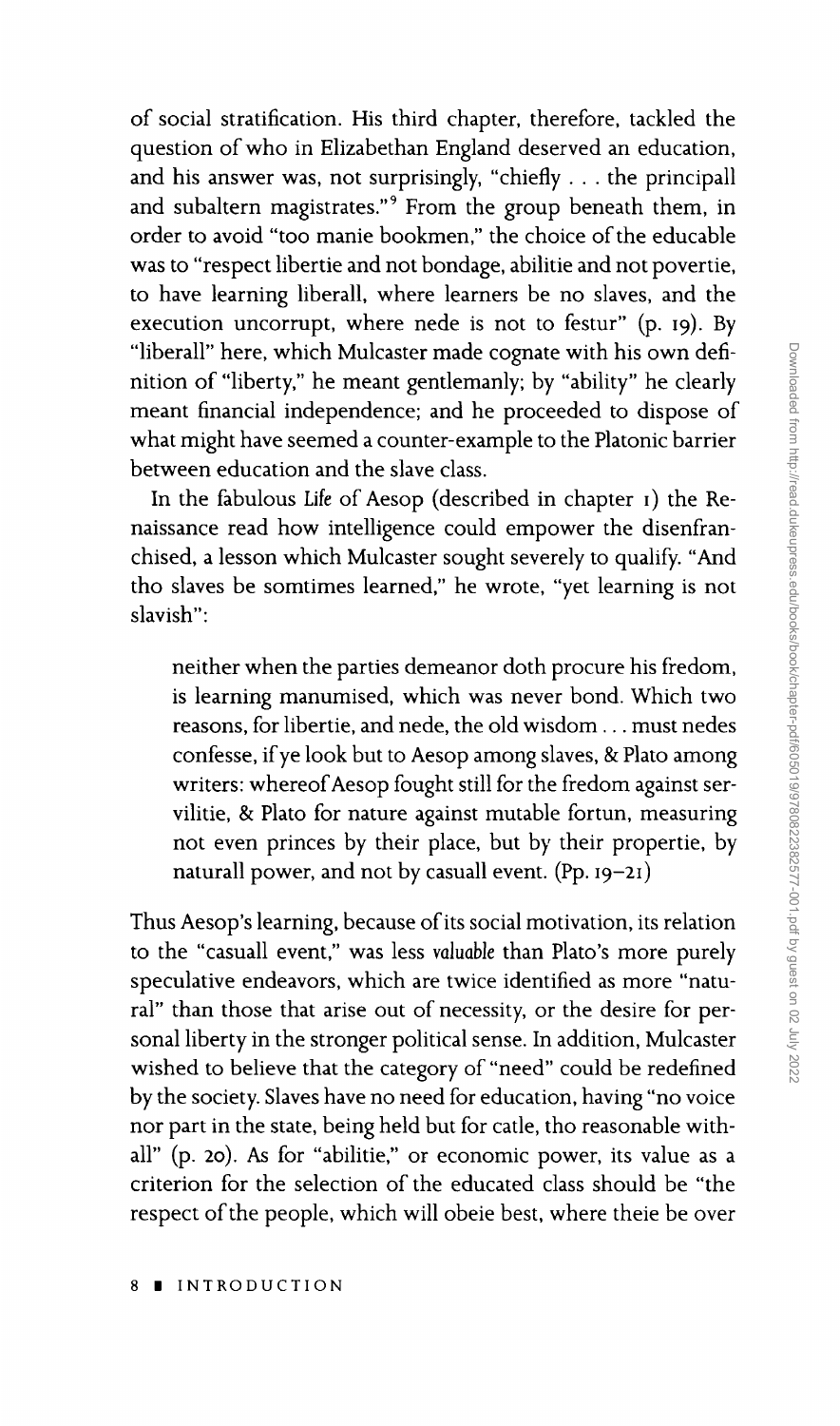topt most." And since learning has the "best voice in anie estate," it should be entrusted to only such an "utterer, as is part of the state and capable of best state" (p. 20; italics added). These are strong statements, probably in response to a strong and disturbing stimulus; a print culture, difficult to control; and a rapid increase in literacy and in the demand for education.

Roland Barthes's Mythologies, first published in 1957, a series of essays on contemporary myths and cultural icons, ends with a difficult philosophical essay, entitled "Myth Today." Discussing semiology, Barthes paused to give two examples. In the first, he imagined himself a pupil in the second form in a French lycée:

I open my Latin grammar, and I read a sentence, borrowed from Aesop or Phaedrus: quia ego nominor leo. I stop and think. . . . I am even forced to realize that the sentence in no way signifies its meaning to me, that it tries very little to tell me something about the lion and what sort of name he has; . . . I conclude that I am faced with a particular, great, semiological system, since it is co-extensive with the language.

In his second example, Barthes is waiting in a barbershop, and picks up a copy of Paris-Match:

On the cover, a young Negro in a French uniform is saluting, with his eyes uplifted, probably fixed on a fold of the tricolour. All this is the meaning of the picture. But, whether naively or not, I see very well what it signifies to me: that France is a great Empire, that all her sons, without any colour discrimination, faithfully serve under her flag, and that there is no better answer to the detractors of an alleged colonialism than the zeal shown by this Negro in serving his so-called oppressors.<sup>10</sup>

Subtly working these two examples together, Barthes explains how the signifier (the naming of the lion, the Negro's salute) becomes in each case a myth (for him, a negative term), by the emptying out of original meaning and replacement in another formal system:

As a meaning, the signifier ... has a sensory reality ... there is a richness in it  $\dots$  it belongs to a history, that of the lion or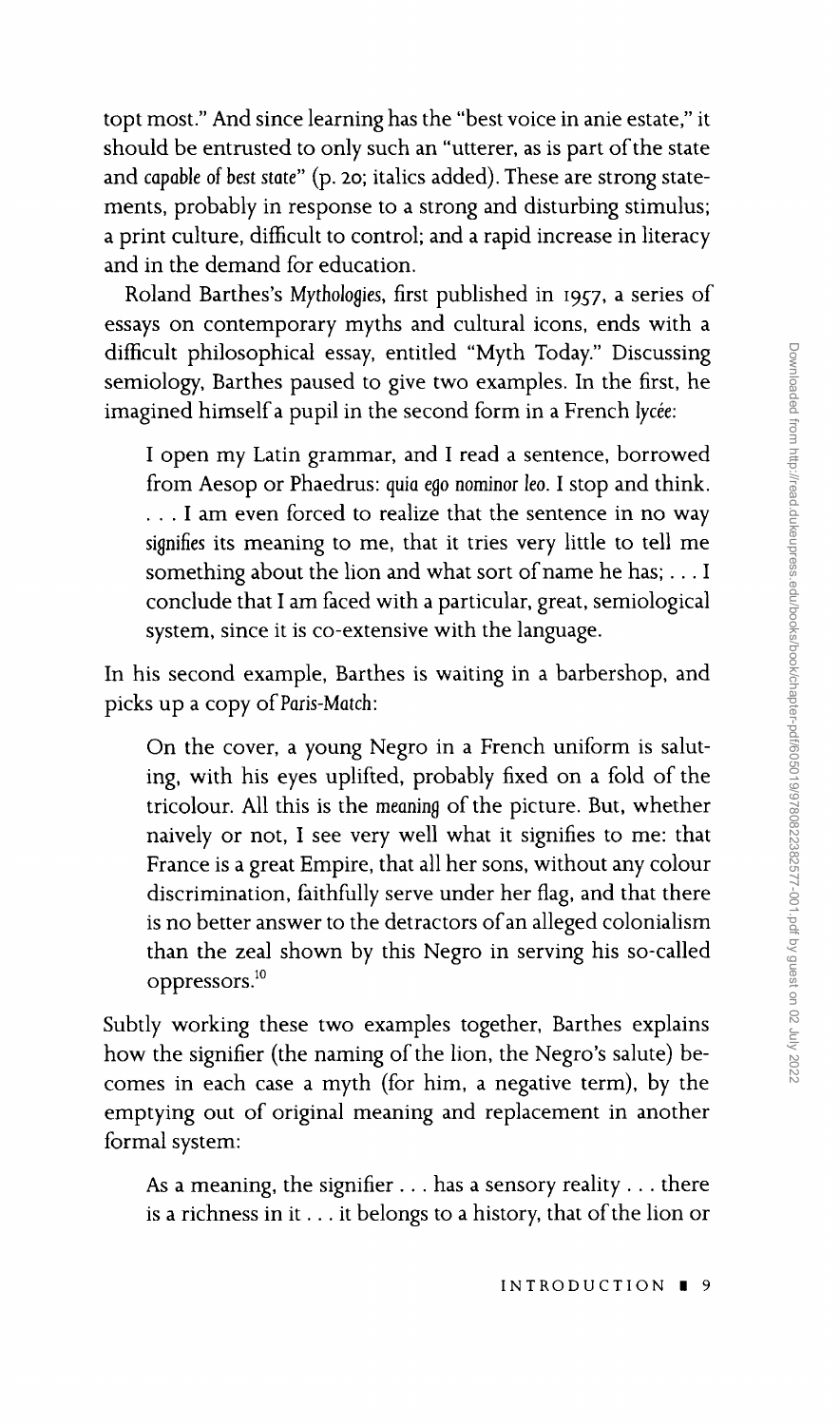that of the Negro: ... [it] could very well be self-sufficient if myth did not take hold of it and did not turn it suddenly into an empty, parasitical form. The meaning is already complete, it postulates a kind of knowledge, a past, a memory, a comparative order of facts, ideas, decision.... When it becomes form, the meaning leaves its contingency behind; it empties itself, it becomes impoverished, history evaporates, only the letter remains. (P. 117)

For Barthes, the original richness resides, in the case of quia ego nominor leo, in remembering the original fable from which the grammatical instance was taken: "I am an animal, a lion, I live in a certain country, I have just been hunting, they would have me share my prey with a heifer, a cow and a goat; but being the stronger, I award myself all the shares for various reasons, the last of which is quite simply that my name is lion" (p. 118); in other words, the Aesopian fable of The Lion, the Cow, the Goat, and the Sheep, which in Caxton's translation concludes with the lion's witty selfjustification to his hunting companions: "My lordes ... the fyrst part is myn be cause I am your lord / the second by cause / I am stronger than ye be / the thyrd / by cause I ranne more swyfter than ye dyd / And who so ever toucheth the fourthe parte / he shalle be myn mortal enemy." And therefore, concluded Caxton, "this fable techeth to al folk / that the poure ought not to hold felauship with the myghty."<sup>11</sup> For all his desire to recover the historical richness of his example, therefore, it is not clear whether Barthes remembered the social force of this fable (he slightly misremembered its participants), which would have served his argument better than he knew. At the beginning of my third chapter, I show how well it was remembered in the early seventeenth century in England, so well, in fact, that a member of the House of Commons could rewrite its text in a parliamentary debate on the royal prerogative in the full confidence that his audience would recognize the adjustments made to the original. For Barthes, the memory, slightly hazy, is preserved by a set of chances: "Time, which caused me to be born at a certain period when Latin grammar is taught; History, which sets me apart, through a whole mechanism of social segregation, from the children who do not learn Latin; pedagogic tradition, which caused this example to be chosen from Aesop or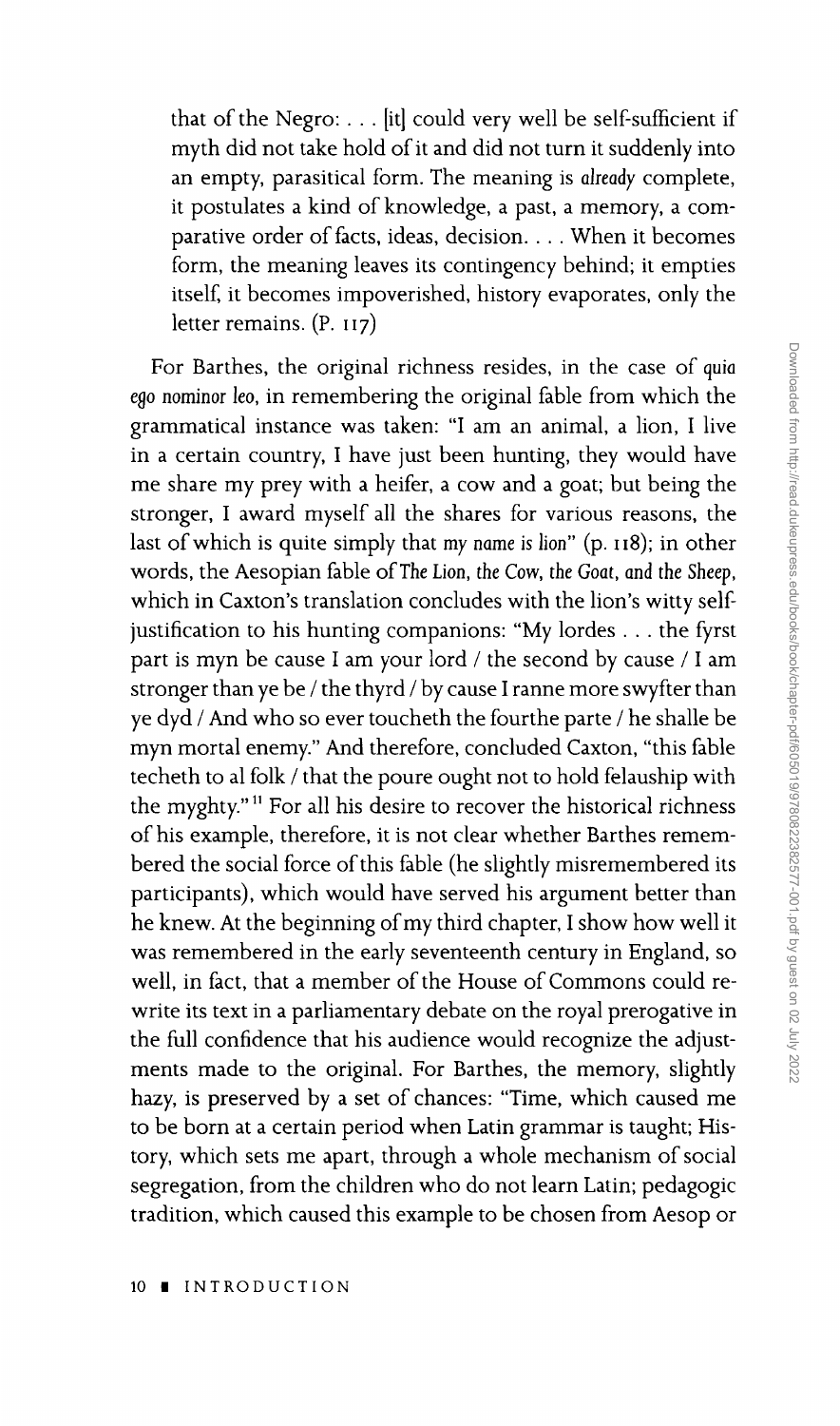Phaedrus; my own linguistic habits, which see the agreement of the predicate as a fact worthy of notice and illustration" (p. 119). But the most important fact has escaped him; that between Aesopian tradition, with its stress on unequal power relations, and the sign of the "Negro-giving-the-salute," which in Barthes's modern narrative are themselves merely connected by chance, lies the saving myth of Aesop the Ethiopian, black, ugly, who began as a slave but became both free and influential, a source of political wisdom. It is my hope, therefore, to make the Aesopian tradition recoverable by less chancy means than these, and to recover it definitively as an alternative to the Platonic tradition, with its strong elitist bias.

Finally, as a gesture toward the vast body of fables that were not attached to the Aesopian corpus as such, though they may have been influenced by it, I invoke the example of Leonardo da Vinci, whose library contained a copy of  $Aesop,12$  and whose notebooks include a small collection of extremely intelligent fables.<sup>13</sup> Apparently an outcome of his period of employment by the Sforzas in Milan in the late quattrocento, these fables are, as Sir Kenneth Clarke remarked, a dark reflection of Leonardo's view "of contemporary politics, and indeed of life in general, where nature only allows man to reach some pinnacle of self-esteem in order to deal him a more shattering blow."<sup>14</sup> Several of these are fables of personal liberty, or, more accurately, of its equivocal character; several restate the Aesopian themes of excessive ambition, or of excessive trust, in a new animal or more often vegetable key; Leonardo was particularly interested in trees. But one has a decidedly urban, contemporary edge, holding to the series the same relation as the fabulous Life of Aesop held to the Aesopian canon: that is to say, of the hermeneutical key to the code.

It is only chance, but a fine one, that as Barthes's analysis ofmyth began partly in a barbershop, Leonardo's fable concerns a razor:

which, having one day come forth from the handle which served as its sheath and having placed himself in the sun, saw the sun reflected in his body, which filled him with great pride. And turning it over in his thoughts he began to say to himself: "And shall I return again to that shop from which I have just come? Certainly not; such splendid beauty shall not,